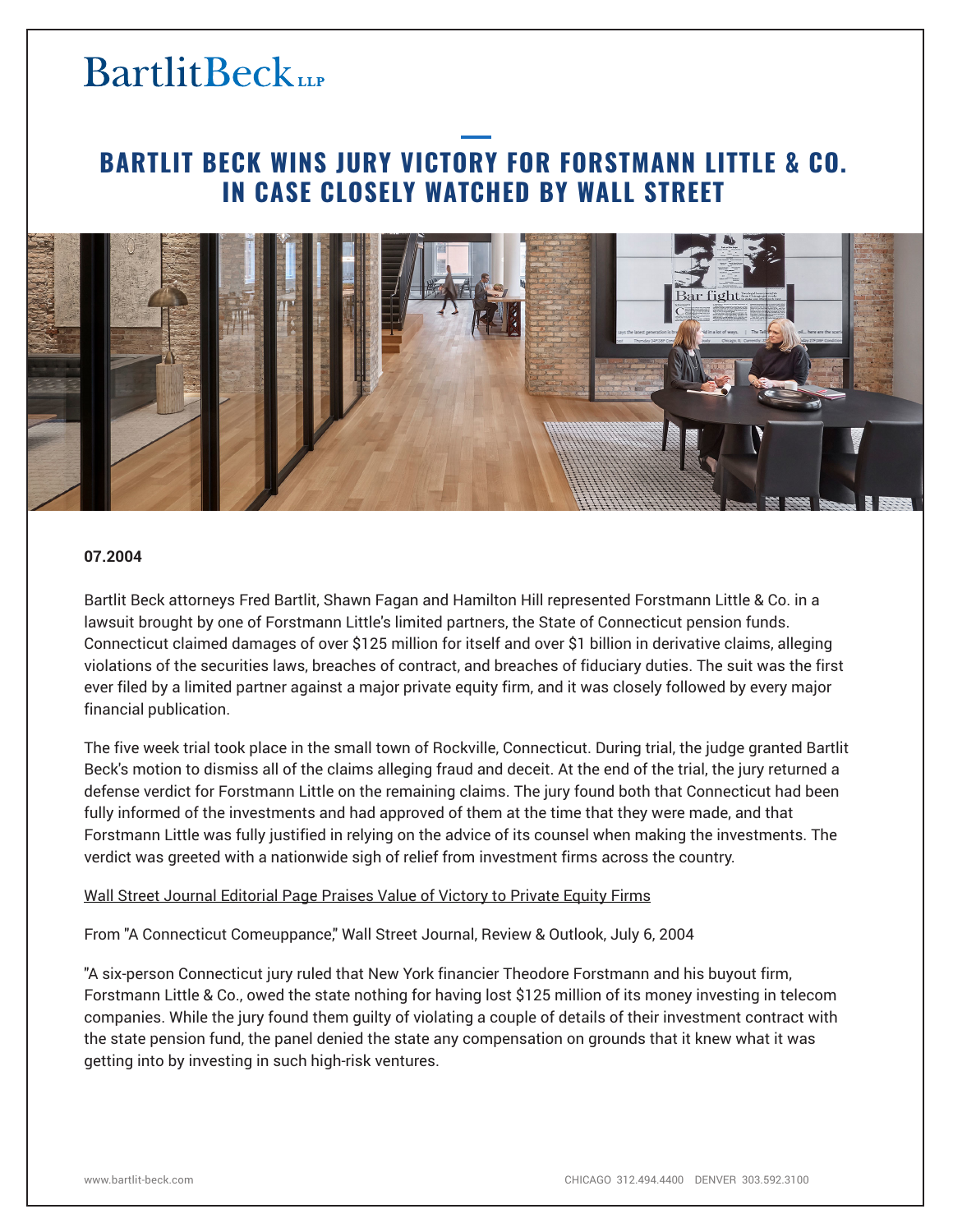# **BartlitBeckup**

BARTLIT BECK WINS JURY VICTORY FOR FORSTMANN LITTLE & CO. IN CASE CLOSELY WATCHED BY WALL STREET

"Mark down a victory for the proposition that investors are accountable for their own decisions.

#### \* \* \*

"Let's hope the private-equity markets have been paying attention. Had the Connecticut suit resulted in damages, it would have been open season for other state pension funds to sue to make up for their own bad investment decisions. "

# Bartlit Beck victory prompts "sigh of relief" across US private equity industry

From "Forstmann Escapes Paying Damages," by James Politi, Financial Times, July 2, 2004

"A sigh of relief was heard across the US private equity industry last night when Theodore Forstmann, the buyout veteran, was told he did not have to return \$125 M from failed investments to the state of Connecticut.

#### \* \* \*

"In response to yesterday's verdict, Mr. Forstmann said his firm was 'very pleased' with 'a complete victory.' One person close to the financier echoed those comments, adding: 'It was all about the money for them anyway.'"

#### \* \* \*

"The case brought by Connecticut is generally regarded as among the first lawsuits filed by a public pension fund against a private equity group, and the trial's outcome was being closely monitored throughout the industry."

#### \* \* \*

"If Connecticut prevailed before the six-member state jury, the case could have broad implications for the largely unrestricted freedom buy-out funds now have in pursuing investments backed by money from pension funds, industry experts said."

From "Judge Dismisses Deceit Charges In Investment Suit by Connecticut," Bloomberg News, New York Times, June 24, 2004

"The judge in the civil trial of Forstmann Little & Company, the buyout firm, threw out accusations yesterday that it misled Connecticut's state pension fund, which is suing for breach of contract over money-losing telecommunications investments.

#### \* \* \*

"The ruling came in response to a motion by Forstmann Little lawyers to dismiss the case after 10 days of testimony from eight witnesses. Connecticut is seeking the return of its share of the losses—more than \$120 million. The trial began on June 1.

"Shawn F. Fagan, a partner in the law firm of Bartlit Beck Herman Palenchar & Scott in Chicago, representing Forstmann Little, argued: 'There's no proof of any fraud, deceit or misrepresentation. They've alleged absolutely nothing that we've failed to disclose.'"